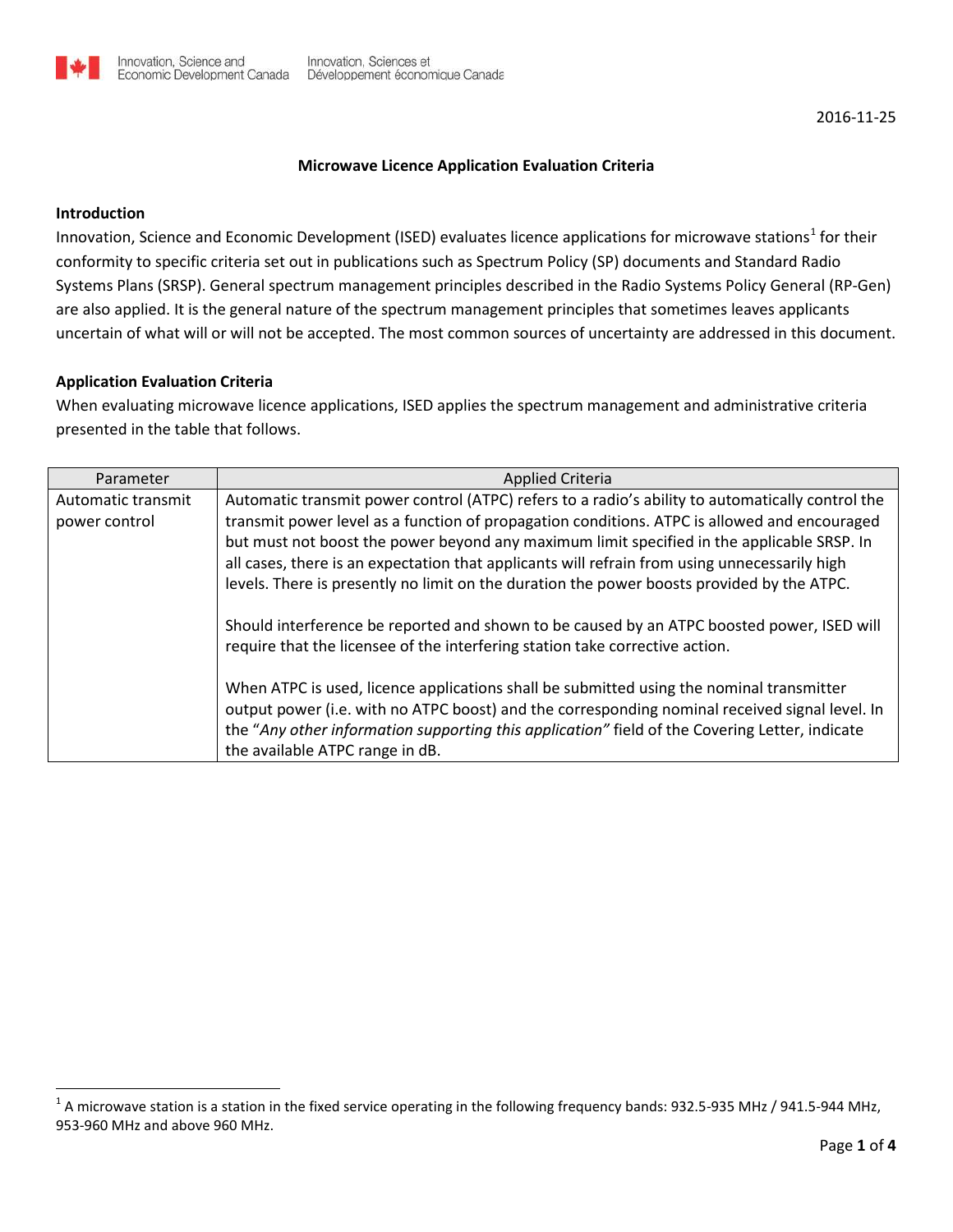| Availability                     | Availability refers to the percentage of time on a yearly basis that a microwave hop is expected<br>to be functional.                                                                                                                                                                                                                                                                                                      |                                                                                   |  |  |
|----------------------------------|----------------------------------------------------------------------------------------------------------------------------------------------------------------------------------------------------------------------------------------------------------------------------------------------------------------------------------------------------------------------------------------------------------------------------|-----------------------------------------------------------------------------------|--|--|
|                                  | ISED expects availability figures to be less than or equal to 99.999 % (commonly referred to as<br>"5 nines") for multi-hop links. This corresponds to approximately 5 minutes of hop outage per<br>year due to propagation conditions. For single hop links, the availability should not exceed<br>99.99 % (commonly referred to as "4 nines"), however, 99.999 % will be accepted when in the<br>interest of the public. |                                                                                   |  |  |
|                                  | When evaluating conformity to the expected values, the following criteria is applied:<br>The availability figure is truncated at the last successive 9, it is not rounded. For<br>$\bullet$<br>example, 99.99989 % would be truncated to 99.999 %.                                                                                                                                                                         |                                                                                   |  |  |
|                                  | If automatic transmit power control (ATPC) is used, the fade margin used to calculate<br>$\bullet$<br>the availability is based on normal propagation conditions, i.e., without any ATPC<br>power boost.                                                                                                                                                                                                                   |                                                                                   |  |  |
|                                  | $\bullet$<br>space or frequency diversity are not taken into consideration.                                                                                                                                                                                                                                                                                                                                                | Availability improvement factors provided by the use of diversity techniques such |  |  |
|                                  | Bi-directional availability is evaluated for bi-directional hops.<br>Calculations are performed using Vigants-Barnett and Crane models.                                                                                                                                                                                                                                                                                    |                                                                                   |  |  |
| Radiated power                   | The nominal radiated power, i.e. with no ATPC boost, shall be set such as to not exceed the                                                                                                                                                                                                                                                                                                                                |                                                                                   |  |  |
|                                  | availability criteria.                                                                                                                                                                                                                                                                                                                                                                                                     |                                                                                   |  |  |
| Hop length vs.<br>frequency band | Given that propagation losses increase with frequency, lower frequency bands should be used<br>for longer hops while the higher frequency bands should be used for shorter hops.<br>The following minimum hop lengths should be used as a guideline for band selection from a<br>hop length perspective.                                                                                                                   |                                                                                   |  |  |
|                                  | <b>Frequency range (MHz)</b>                                                                                                                                                                                                                                                                                                                                                                                               | Minimum hop length (km)                                                           |  |  |
|                                  | 960-8500                                                                                                                                                                                                                                                                                                                                                                                                                   | 30                                                                                |  |  |
|                                  | 8500-11700                                                                                                                                                                                                                                                                                                                                                                                                                 | 15                                                                                |  |  |
|                                  | 11700-15350                                                                                                                                                                                                                                                                                                                                                                                                                | 10                                                                                |  |  |
|                                  | 15350-19700                                                                                                                                                                                                                                                                                                                                                                                                                | 5                                                                                 |  |  |
|                                  | 19700-23600                                                                                                                                                                                                                                                                                                                                                                                                                | 3                                                                                 |  |  |
|                                  | 23600 and above                                                                                                                                                                                                                                                                                                                                                                                                            |                                                                                   |  |  |
|                                  | For multi-hop links, the longest hop may serve as the band selection reference for the entire<br>link, including spurs.                                                                                                                                                                                                                                                                                                    |                                                                                   |  |  |
| Frequency                        | To the extent that it is technically possible, existing licensees are expected to reuse frequencies<br>that have been previously licensed to them in the general vicinity of the planned hop provided<br>these frequencies meet the other criteria specified in this table.                                                                                                                                                |                                                                                   |  |  |
|                                  | In addition to consulting the SRSP and all other documentation relevant to the targeted band,<br>new applicants are encouraged to consult their local ISED Spectrum Management Office (see<br>"Consultation with ISED" at the end of this table) before selecting a frequency.                                                                                                                                             |                                                                                   |  |  |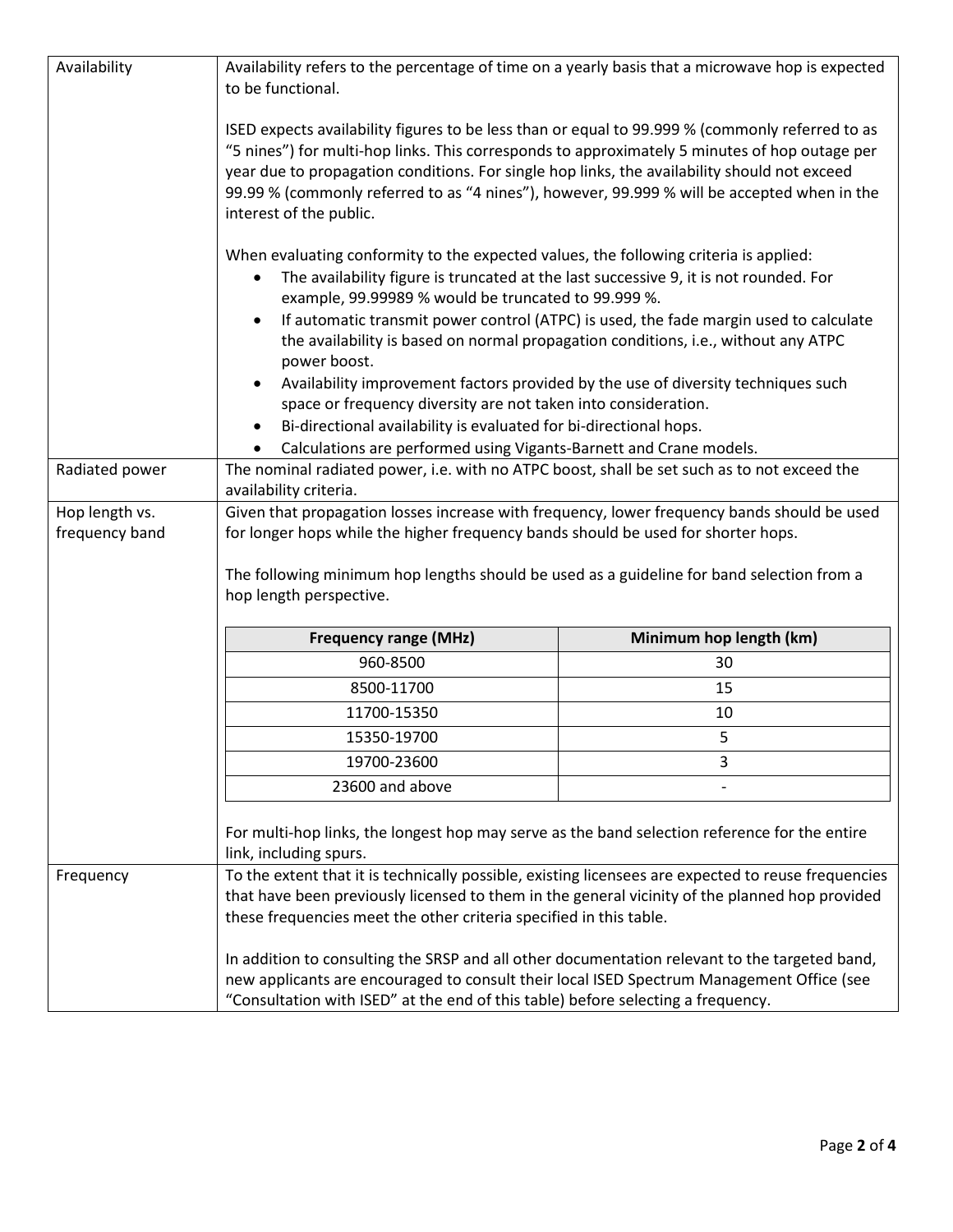| Spectrum efficiency | Spectrum efficiency is specified in the applicable SRSP. It is calculated as follows:                                               |
|---------------------|-------------------------------------------------------------------------------------------------------------------------------------|
|                     |                                                                                                                                     |
|                     | spectrum efficiency $[b/s/Hz] = \frac{maximum bit rate (payload+overhead)[Mb/s]}{channel spacing of the frequency plan used [MHz]}$ |
|                     |                                                                                                                                     |
|                     |                                                                                                                                     |
|                     | For co-channel dual polarization (CCDP) operation, spectrum efficiency is based on the                                              |
|                     | maximum bit rate on a single polarization.                                                                                          |
| Antenna mask        | A 3 dB tolerance is applied when evaluating the conformity of an antenna's radiation pattern to                                     |
|                     | the applicable Standard Radio System Plan (SRSP) antenna mask. This means that the radiation                                        |
|                     | pattern can exceed the mask by up to 3 dB before the antenna is declared as non-conforming.                                         |
| Adaptive modulation | Adaptive modulation refers a radio's ability to change the bit rate and type of modulation as a                                     |
|                     | function of propagation conditions.                                                                                                 |
|                     |                                                                                                                                     |
| High/Low conformity | Spectrum efficiency is evaluated using the highest bit rate.                                                                        |
|                     | High/Low conformity is applicable to duplex channel deployments at a given site and refers to                                       |
|                     | the segregation of all TX and RX frequencies to distinct frequency blocks.                                                          |
|                     | ISED expects that within 100 m of the proposed site, the proposed TX frequency will be in the                                       |
|                     | same frequency block as any existing TX frequencies (licensed or pending authorization). The                                        |
|                     | same applies to the proposed RX frequency.                                                                                          |
| Domestic            | New and modified microwave hops must not cause interference to hops under study or                                                  |
| coordination        | existing licensed hops. ISED will request that the applicant coordinate with other Canadian                                         |
|                     | applicants and licensees if its technical analysis shows potential interference.                                                    |
|                     |                                                                                                                                     |
|                     | A coordination request must be responded to within 30 calendar days of the request date.                                            |
|                     | Failure to respond within this time limit will be considered by ISED as acceptance of the                                           |
|                     | proposed hop.                                                                                                                       |
|                     |                                                                                                                                     |
|                     | Applicants may initiate domestic coordination prior to submitting the licence application to                                        |
|                     | ISED. The 30 day response period starts on the day the coordination request is sent.                                                |
|                     |                                                                                                                                     |
|                     | Applicants that carried out domestic coordination before submitting the licence application to                                      |
|                     | ISED may include in the application the specific names of the licensees successfully coordinated                                    |
|                     | with. Names of associations or other group names that are not the concerned licensees will not                                      |
| Licence fees        | be accepted.<br>Licence fees for fixed stations communicating with other fixed stations using digital radios are                    |
|                     | based on the Equivalent Number of Telephone Channels (ENTC) calculated as follows:                                                  |
|                     |                                                                                                                                     |
|                     | $ENTC = \frac{maximum bit rate (payload + overhead)[Mb/s]}{}$                                                                       |
|                     | $0.064$ [ <i>Mb/s</i> ]                                                                                                             |
|                     |                                                                                                                                     |
|                     | (Radiocommunication Regulations, Article 58(c).)                                                                                    |
|                     |                                                                                                                                     |
|                     | For co-channel dual polarization (CCDP) radios, the ENTC is based on the sum of the bit rates                                       |
|                     | on the vertical and horizontal polarizations.                                                                                       |